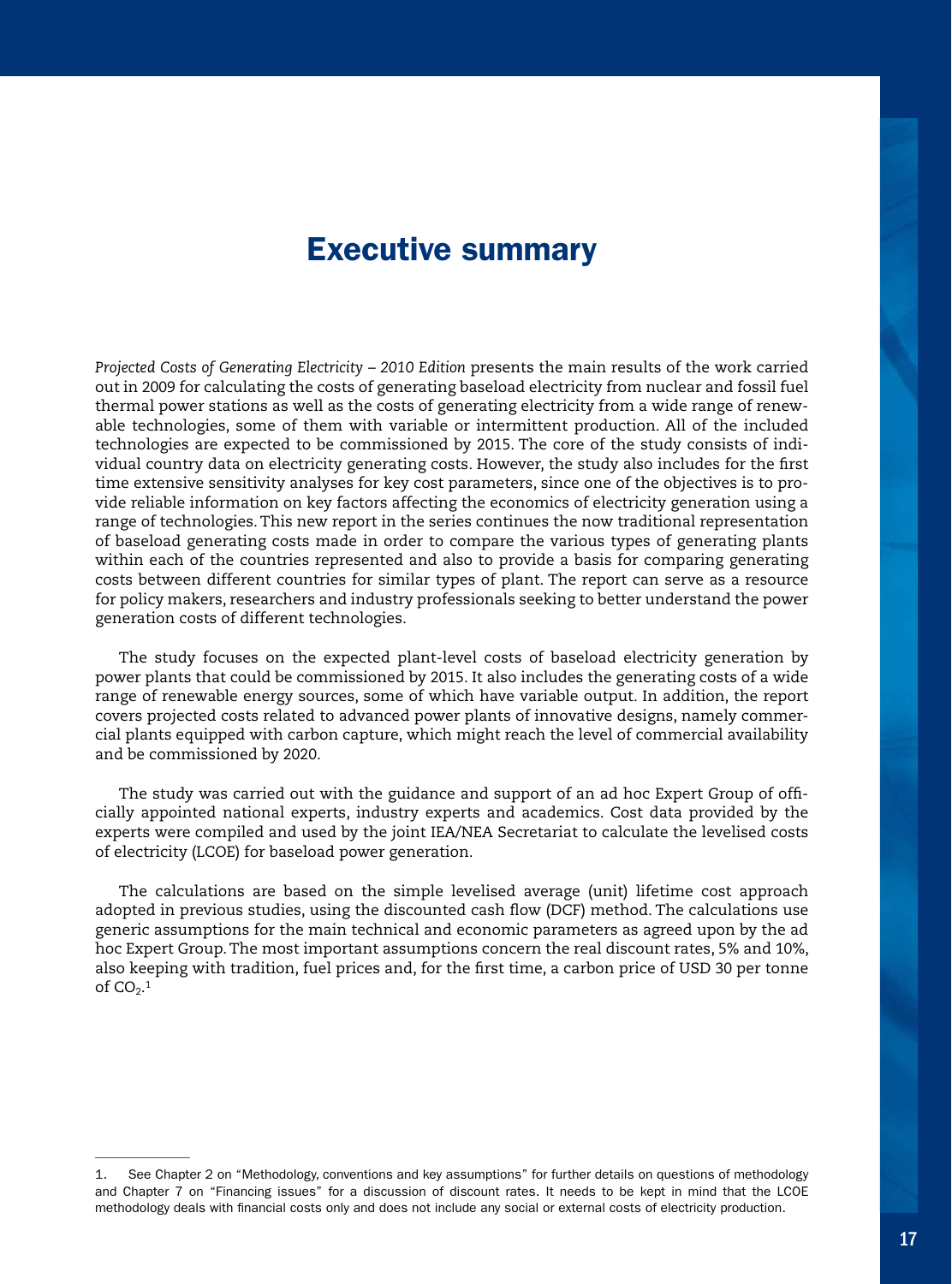The study reaches two important conclusions (see Figures ES.1 and ES.2 below). First, in the low discount rate case, more capital-intensive, low-carbon technologies such as nuclear energy are the most competitive solution compared with coal-fired plants without carbon capture and natural gas-fired combined cycle plants for baseload generation. Based on the data available for this study, where coal is low cost (such as in Australia or certain regions of the United States), both coal plants with and without carbon capture [but not transport or storage, referred to as CC(S)] are also globally competitive in the low discount rate case. It should be emphasized that these results incorporate a carbon price of USD 30 per tonne of  $CO<sub>2</sub>$ , and that there are great uncertainties concerning the cost of carbon capture, which has not yet been deployed on an industrial scale.



Figure ES.1: Regional ranges of LCOE for nuclear, coal, gas and onshore wind power plants (at 5% discount rate)

Second, in the high discount rate case, coal without carbon capture equipment, followed by coal with carbon capture equipment, and gas-fired combined cycle turbines (CCGTs), are the cheapest sources of electricity. In the high discount rate case, coal without CC(S) is always cheaper than coal with CC(S), even in low-cost coal regions, at a carbon price of USD 30 per tonne. The the coal with  $\sim$ results highlight the paramount importance of discount rates and, to a lesser extent, carbon and fuel prices when comparing different technologies. The study thus includes extensive sensitivity analyses to test the relative impact of variations in key cost parameters (such as discount rates,  $\overline{\rm{J}}$  construction costs, fuel and carbon prices, load factors, lifetimes and lead times for construction) on the economics of different generating technologies individually considered. W<br>Sh. 3 cł<br>tł<br>re<br>ar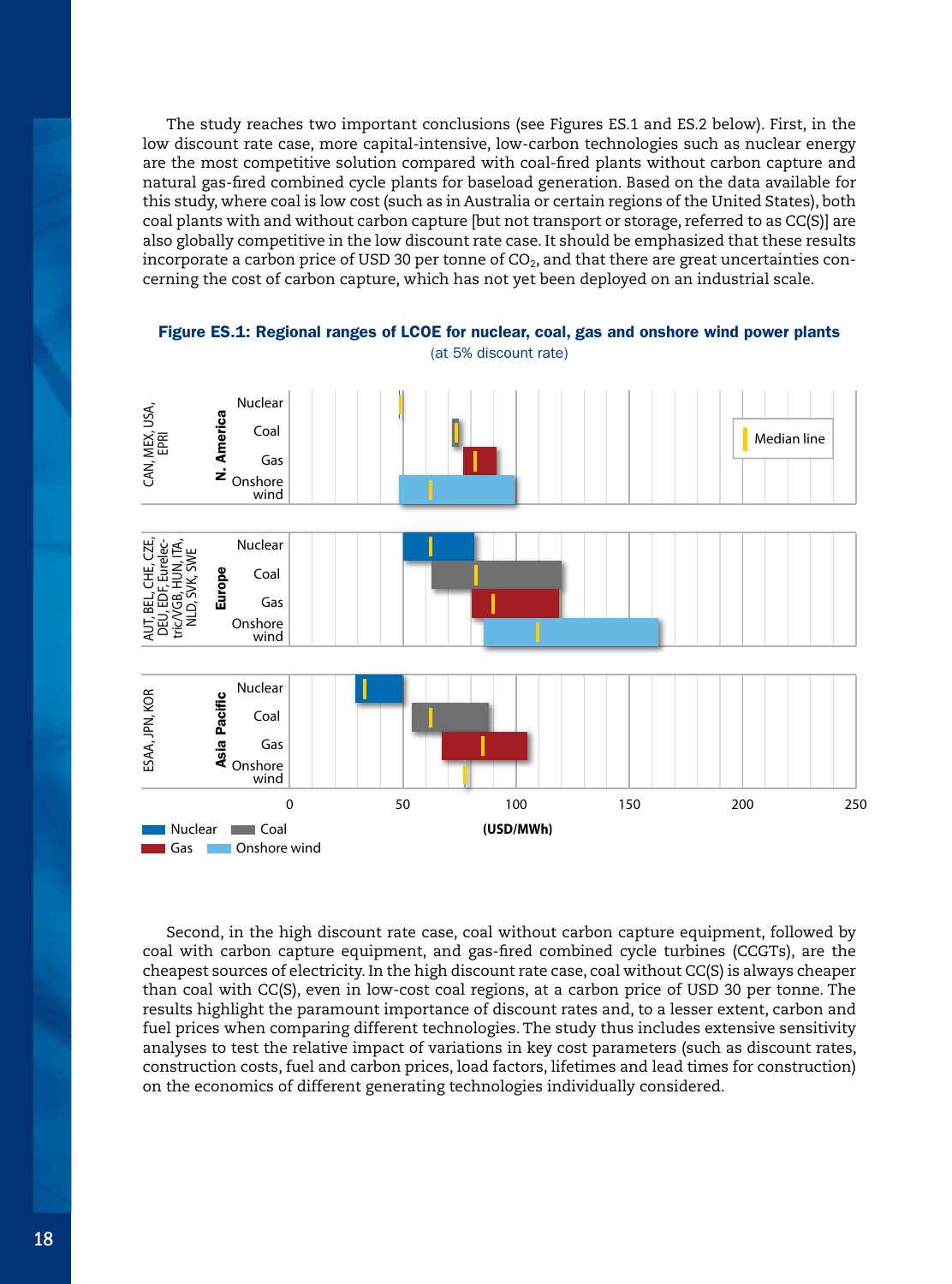

## Figure ES.2: Regional ranges of LCOE for nuclear, coal, gas and onshore wind power plants (at 10% discount rate)

## Features of the method of calculation

The study includes 21 countries and gathered cost data for 190 power plants. Data was provided for 111 plants by the participants in the Expert Group representing 16 OECD member countries (Austria, Belgium, Canada, Czech Republic, France, Germany, Hungary, Italy, Japan, Korea, Mexico, Netherlands, Slovak Republic, Sweden, Switzerland and United States), for 20 plants by 3 nonmember countries (Brazil, Russia and South Africa) and for 39 plants by industry participants [ESAA (Australia), EDF (France), Eurelectric (European Union) and EPRI (United States)]. In addition, the Secretariat also collected data for 20 plants under construction in China using both publicly available and official Chinese data sources.

The total sample comprises 34 coal-fired power plants without carbon capture, 14 coal-fired power plants with carbon capture [referred to in the study as coal with CC(S)], 27 gas-fired plants, 20 nuclear plants, 18 onshore wind power plants, 8 offshore wind plants, 14 hydropower plants, 17 solar photovoltaic plants, 20 combined heat and power (CHP) plants using various fuels and 18 plants based on other fuels or technologies. The data provided for the study highlight the increasing interest of participating countries in low-carbon technologies for electricity generation, including nuclear, wind and solar power, CHP plants as well as first commercial plants equipped with carbon capture, all key technologies for decarbonising the power sector.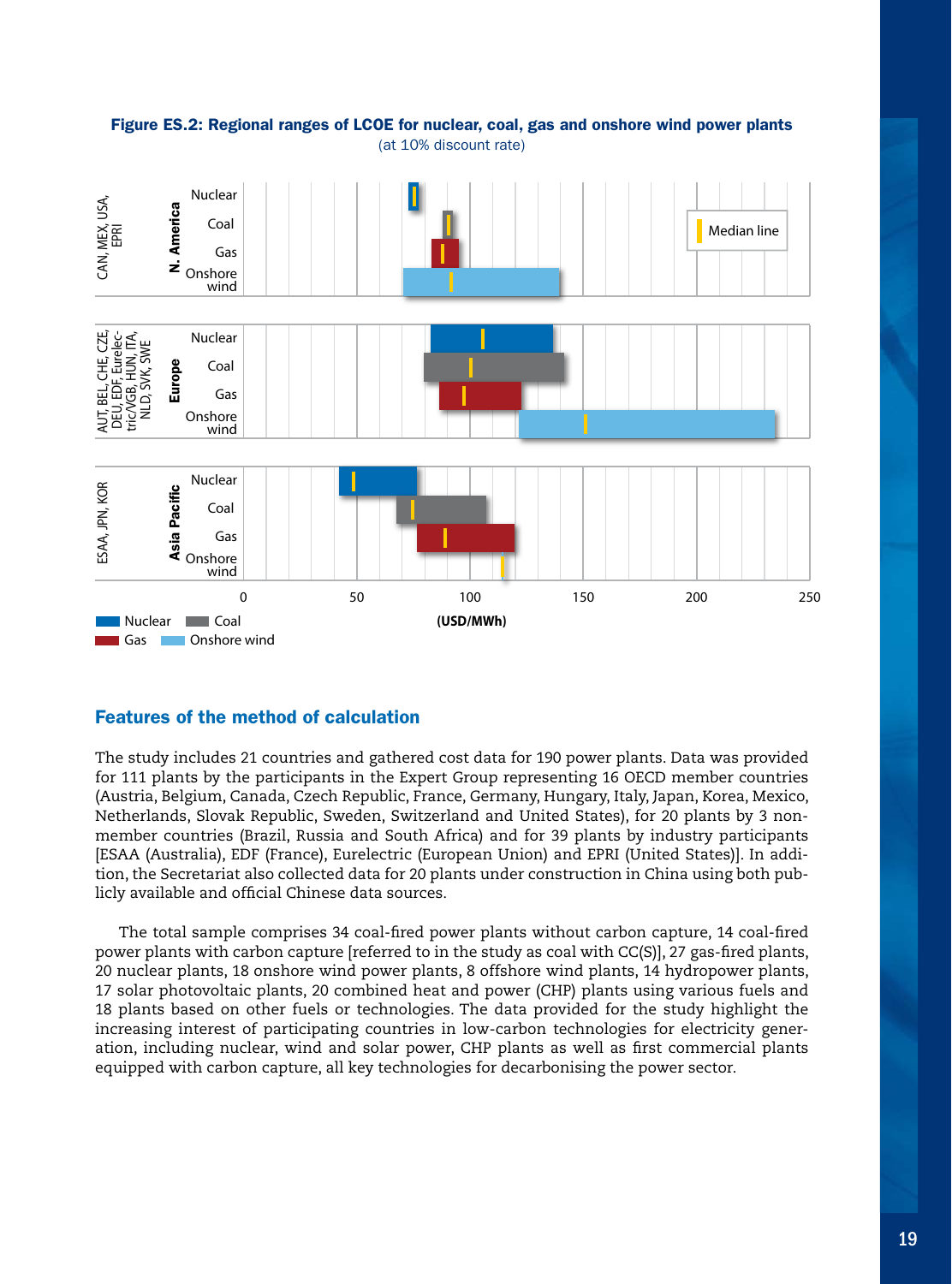The electricity generation costs calculated are plant-level (busbar) costs, at the station, and do not include transmission and distribution costs. Neither does the study include other systemic effects such as the costs incurred for providing back-up for variable or intermittent (nondispatchable) renewable energies. For the calculation of the costs of coal-fired power generation with carbon capture, only the costs of capture net of transmission and storage have been taken into account. Finally, the cost estimates do not include any external costs associated either with residual emissions other than  $CO<sub>2</sub>$  emissions or impacts on the security of supply.

A number of key observations can be highlighted from the sample of plants considered in this study. A first issue is the wide dispersion of data. The results vary widely from country to country; even within the same region there are significant variations in the cost for the same technologies. While some of this spread of data reflects the timing of estimates (costs rose rapidly over the last four years, before falling late in 2008 and 2009), a key conclusion is that country-specific circumstances determine the LCOE. It is clearly impossible to make any generalisation on costs above the regional level; but also within regions (OECD Europe, OECD Asia), and even within large countries (Australia, United States, China or Russia), there are large cost differences depending on local cost conditions (e.g. access to fossil fuels, availability of renewable resources, different market regulations, etc.). These differences highlight the need to look at the country or even sub-country level.2

A second issue relates to the quality of data itself. High-quality data is needed to produce reliable figures. However, the widespread privatisation of utilities and the liberalisation of power markets in most OECD countries have reduced access to often commercially sensitive data on production costs. Data used in this study is based on a mix of current experience, published studies or industry surveys. The final cost figures are subject to uncertainty due to the following elements:

- Future fuel and  $CO<sub>2</sub>$  prices: it is important to note that for the first time a price of carbon for all OECD countries is internalised and included in LCOE calculations. Policies to reduce greenhouse gas emissions have reached a level of maturity such that members of the Expert Group decided that a carbon price of 30 USD per tonne of  $CO<sub>2</sub>$  was now the most realistic assumption for plants being commissioned in 2015. Nevertheless, the group underlines the uncertainties connected to this assumption.
- • Present and future financing costs.
- Construction costs.
- • Costs for decommissioning and storage, which particularly affect nuclear energy, still remain uncertain due to the relatively small experience base, noting that the DCF methodology employed in the study means that decommissioning costs become negligible for nuclear at any realistic discount rate.
- In an indirect manner, the results of the study also depend on future electricity prices since the LCOE methodology presupposes stable electricity prices that fully cover costs over the life of a power plant. A different electricity price assumption would yield different results.

The current edition of *Projected Costs of Generating Electricity* has been produced in a period of unprecedented uncertainty given the current economic and policy context, characterised on the one hand by the growing momentum of climate change policies as well as uncertainty about the timing of the impact of policy measures and, on the other hand, by the dramatic changes in economic conditions affecting both energy demand and supply.

<sup>2.</sup> In particular, the cost for renewable energy technologies shows important variations from country to country and, within each country, from location to location. In addition, some of the largest current markets for renewable energy are not represented in the study.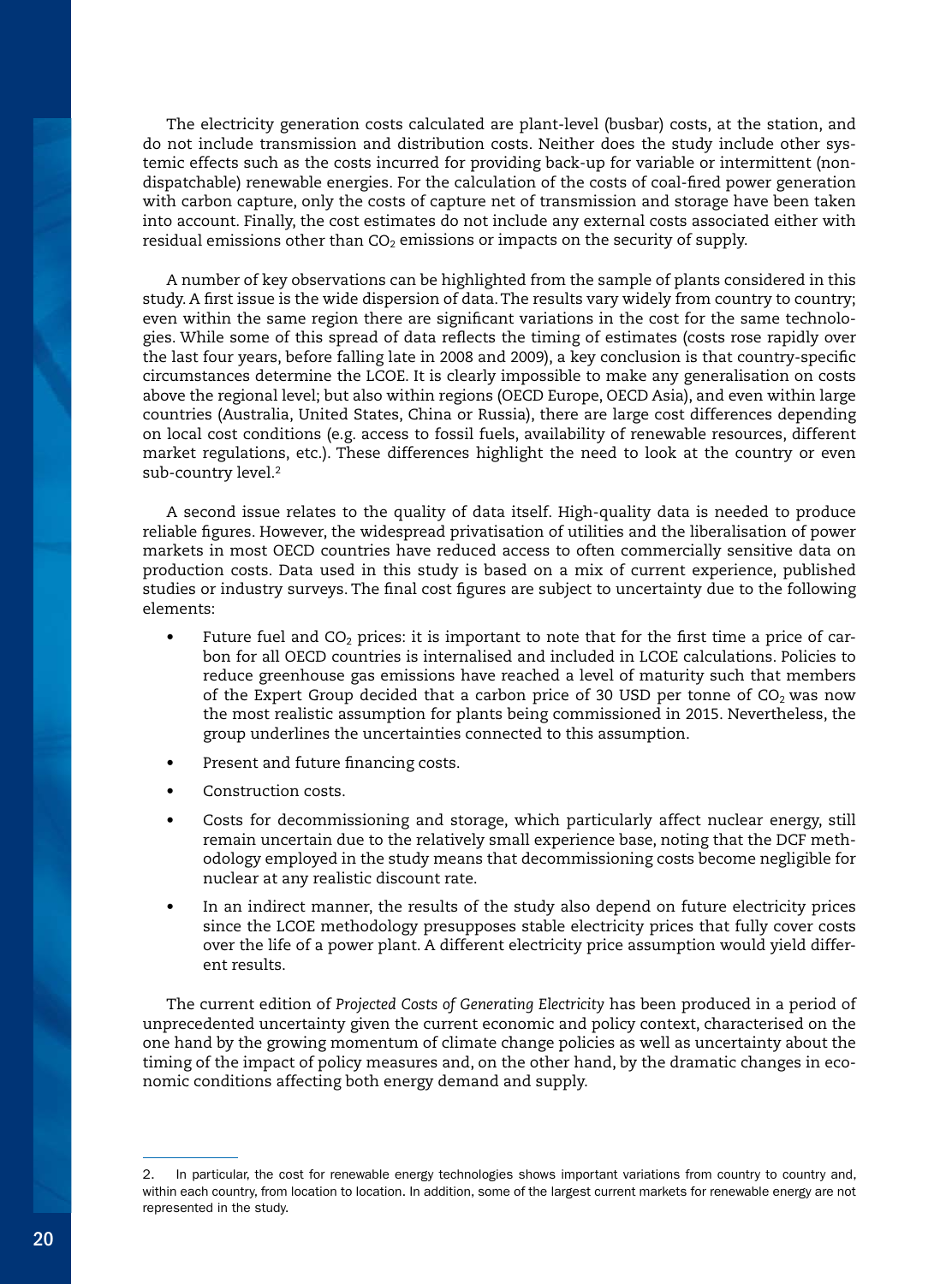In addition to the uncertainties described above, there are also other factors which cannot be adequately incorporated into a cross-country analysis but need to be acknowledged, and are therefore dealt with in the study in a qualitative manner in dedicated boundary chapters:

- integrating variable and intermittent renewable energies in most existing electricity systems;
- current cost of capital for energy projects and differences in tax treatment;
- issues in connection with the behaviour of energy markets (demand and price risk);
- • cost of CC(S), a technology that can be key for the decarbonisation of the power sector, yet is still in the development stage.

Increased uncertainty drives up costs through higher required returns on investment/discount rates, and this applies to *all* electricity generating technologies. However, higher discount rates penalise more heavily capital-intensive, low-carbon technologies such as nuclear, renewables or coal with CC(S) due to their high upfront investment costs, and comparatively favour fossil-fuel technologies with higher operating costs but relatively lower investment costs, especially gas CCGT. For renewable technologies, site-specific load factors can also be decisive. Overall, however, access to financing and the stability of the environmental policy frameworks to be developed in the coming years will be crucial in determining the outcome of the successful decarbonisation of the power sector.

## Main results

With all the caveats inherent to the EGC methodology, *Projected Costs of Generating Electricity* nevertheless enables the identification of a number of tendencies that will shape the electricity sector in the years to come. The most important among them is the fact that nuclear, coal, gas and, where local conditions are favourable, hydro and wind, are now fairly competitive generation technologies for baseload power generation.<sup>3</sup> Their precise cost competitiveness depends more than anything on the local characteristics of each particular market and their associated cost of financing, as well as  $CO<sub>2</sub>$  and fossil fuel prices.<sup>4</sup> As mentioned earlier, the lower the cost of financing, the better the performance of capital-intensive, low-carbon technologies such as nuclear, wind or CC(S); at higher rates, coal without CC(S) and gas will be more competitive. There is no technology that has a clear overall advantage globally or even regionally. Each one of these technologies has potentially decisive strengths and weaknesses that are not always reflected in the LCOE figures provided in the study.

*Nuclear's* strength is its capability to deliver significant amounts of very low carbon baseload electricity at costs stable over time; it has to manage, however, high amounts of capital at risk and its long lead times for construction. Permanent disposal of radioactive waste, maintaining overall safety, and evolving questions concerning nuclear security and proliferation remain issues that need to be solved for nuclear energy.

The variable nature of wind power, in contrast to conventional, dispatchable technologies, requires flexible reserves to be on hand for when the resource is not available. Thus, the wind cost is higher at the level of the system than at the level of the plant, although our analysis of integration studies (see Chapter 7) suggests that this additional cost is not prohibitive. System costs are likely to be lower in larger markets, with a geographical spread of plants, and when wind is part of a complementary portfolio of other generation technologies.

<sup>4.</sup> Other renewable energies are for the time being outside this range, although significant cost reductions are expected with larger deployment, in particular for solar PV as intermediate load.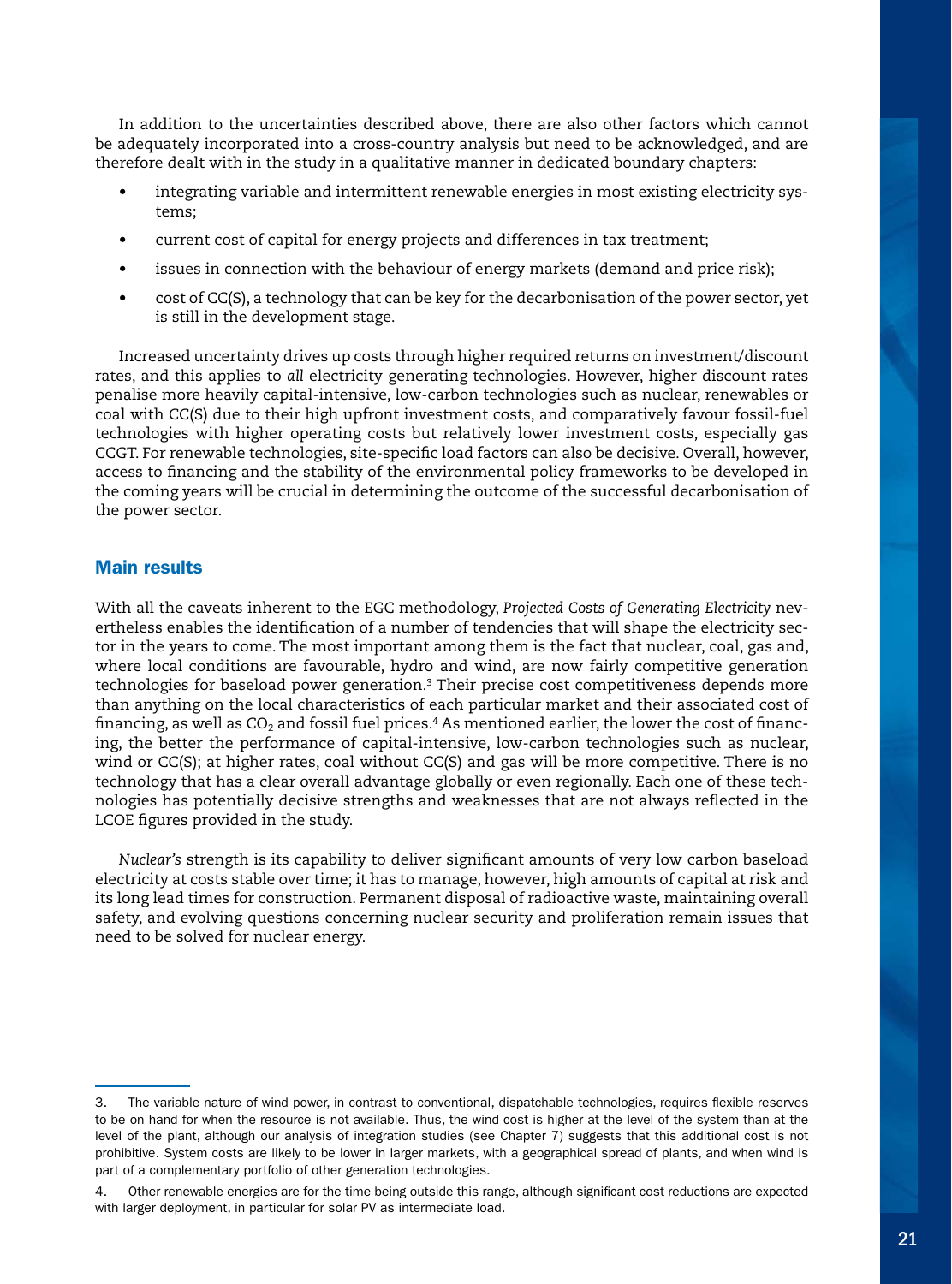*Coal's* strength is its economic competitiveness in the absence of carbon pricing and neglecting other environmental costs. This applies in particular where coal is cheap and can be used for generating electricity close to the mine, such as in the western United States, Australia, South Africa, India and China. However, this advantage is markedly reduced where significant transport or transaction costs apply, or where carbon costs are included. The high probability of more generalised carbon pricing and more stringent local environmental norms thus drastically reduce the initial cost advantage.

*Carbon capture* [CC(S)] has not yet been demonstrated on a commercial scale for fossil-fuelled plant. The costs provided in the study refer to carbon capture at plant level [CC(S)]; an unproven rule of thumb says that transport and storage might add another USD 10-15 per MWh. Until a realistic number of demonstration plants have been operated for worthwhile time frames, total CC(S) costs will remain uncertain.

The great advantage of *gas-fired power* generation is its flexibility, its ability to set the price in competitive electricity markets, hedging financial risk for its operators and its lower  $CO<sub>2</sub>$  profile; on the other hand, when used for baseload power production it has comparatively high costs given the gas price assumptions (except at high discount rates) and is subject to security of supply concerns in some regions. Progress in the extraction of lower-cost shale gas has eased the supply and demand balance and therefore improved the competitive outlook for natural gas in North America, where prices are around half those based on oil-indexation in Continental Europe or the OECD Asia-Pacific region.

For the first time, *onshore wind* is included among the potentially competitive electricity generation sources in this edition of *Projected Costs of Generating Electricity*. On the basis of the dynamics generated by strong government support, onshore wind is currently closing its still existing but diminishing competitiveness gap. Its weakness is its variability and unpredictability, which can make system costs higher than plant costs, although these can be addressed through geographic diversity and an appropriate mix with other technologies. According to the data available for this study, offshore wind is currently not competitive with conventional thermal or nuclear baseload generation. Many renewable technologies, however, are immature, although their capital costs can be expected to decline over the next decade. Renewables, like nuclear, also benefit from stable variable costs, once built.

If *Projected Costs of Generating Electricity* is any indication, the future is likely to see healthy competition between these different technologies, competition that will be decided according to national preferences and local comparative advantages. At the same time, the margins are so small that no country will be able to insulate its choices from the competitive pressures emanating from alternative technology options. The choices available and the pressure on operators and technology providers to offer attractive solutions have never been greater. In the medium term, investing in power markets will be fraught with uncertainty.

### *Coal-fired generating technologies*

Most coal-fired power plants in OECD countries have overnight investment costs ranging between 900 and 2 800 USD/kWe for plants without carbon capture.5 Plants with carbon capture have overnight investment costs ranging from 3 223 to 6 268 USD/kWe. Coal plants with carbon capture are henceforth referred to as "coal plants with CC(S)" in order to indicate that their cost estimates do not include the costs for storage and transportation.

<sup>5.</sup> Overnight construction costs include owner's cost, EPC (engineering, procurement and construction) and contingency, but exclude interests during construction (IDC). Total investment costs include IDC, but exclude refurbishment or decommissioning.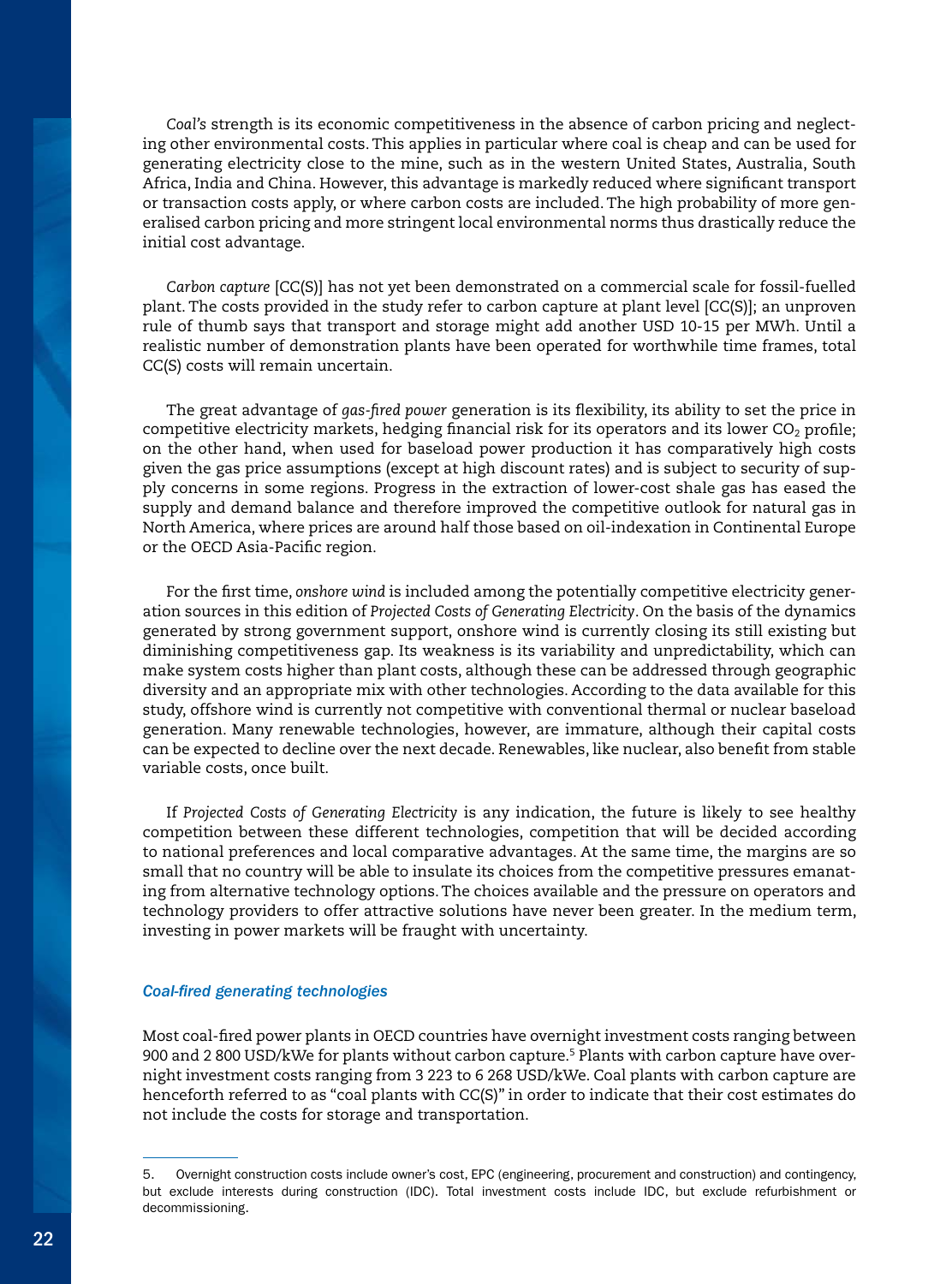Construction times are approximately four years for most plants. From the data provided by respondents, the prices of both black coal and brown coal vary significantly from country to country. Expressed in the same currency using official exchange rates, coal prices can vary by a factor of ten. The study assumed a black coal price of USD 90 per tonne except for large coalproducing countries that are partly shielded from world markets such as Australia, Mexico and the United States, where domestic prices were applied. For brown coal, domestic prices were applied in all cases.

With a carbon price of 30 USD/tonne, the most important cost driver for coal plants without CC(S) is the CO<sub>2</sub> cost in the low discount rate case. In the case of coal plants equipped with CC(S), the construction cost is the most important cost driver in the low discount rate case. In the high discount rate case, where total investment cost is more important, variations in the discount rate, closely followed by construction costs, are key determinants of total costs for both coal plants with and without CC(S).

At a 5% discount rate, levelised generation costs in OECD countries range between 54 USD/ MWh (Australia) and 120 USD/MWh (Slovak Republic) for coal-fired power plants both with and without carbon capture. Generally, investment costs and fuel costs each represent around 28%, while operations and maintenance (O&M) costs account for some 9% and carbon costs around one-third of the total.

At a 10% discount rate, the levelised generation costs of coal-fired power plants in OECD countries range between 67 USD/MWh (Australia) and 142 USD/MWh (Slovak Republic) also for plants both with and without carbon capture. Investment costs represent around 42% of the total, fuel costs some 23%, O&M costs approximately 8% and carbon costs 27% of the total LCOE.

#### *Gas-fired generating technologies*

For the gas-fired power plants without carbon capture in the OECD countries considered in the study, the overnight construction costs in most cases range between 520 and 1 800 USD/kWe. In all countries considered, the investment costs of gas-fired plants are lower than those of coal-fired and nuclear power plants. Gas-fired power plants are built rapidly and, in most cases, expenditures are spread over two to three years. The O&M costs of gas-fired power plants are significantly lower than those of coal-fired or nuclear power plants in all countries which provided data for the two or three types of plants considered. The study assumed prices of USD 10.3/MMBtu in OECD Europe and USD 11.7/MMBtu in OECD Asia. National assumptions were assumed for large gasproducing countries such as Australia, Mexico and the United States.

At a 5% discount rate, the levelised costs of generating electricity from gas-fired power plants in OECD countries vary between 67 USD/MWh (Australia) and 105 USD/MWh (Italy). On average, investment cost represents only 12% of total levelised costs, while O&M costs account for 6% and carbon costs for 12%. Fuel costs instead represent 70% of the total levelised cost. Consequently, the assumptions on gas prices used in the study are the driving factors in the estimated levelised costs of gas-generated electricity.

At a 10% discount rate, levelised costs of gas-fired plants in OECD countries range between 76 USD/MWh (Australia) and 120 USD/MWh (Italy). The difference between costs at a 5% and a 10% discount rate is very limited due to their low overnight investment costs and short construction periods. Fuel cost remains the major contributor representing 67% of total levelised generation cost. Investment costs amount to 16%, while O&M and carbon costs contribute around 5% and 11% respectively to total LCOE.

#### *Nuclear generating technologies*

Cost figures for nuclear power plants vary widely reflecting the importance of national conditions and the lack of recent construction experience in many OECD countries. For the nuclear power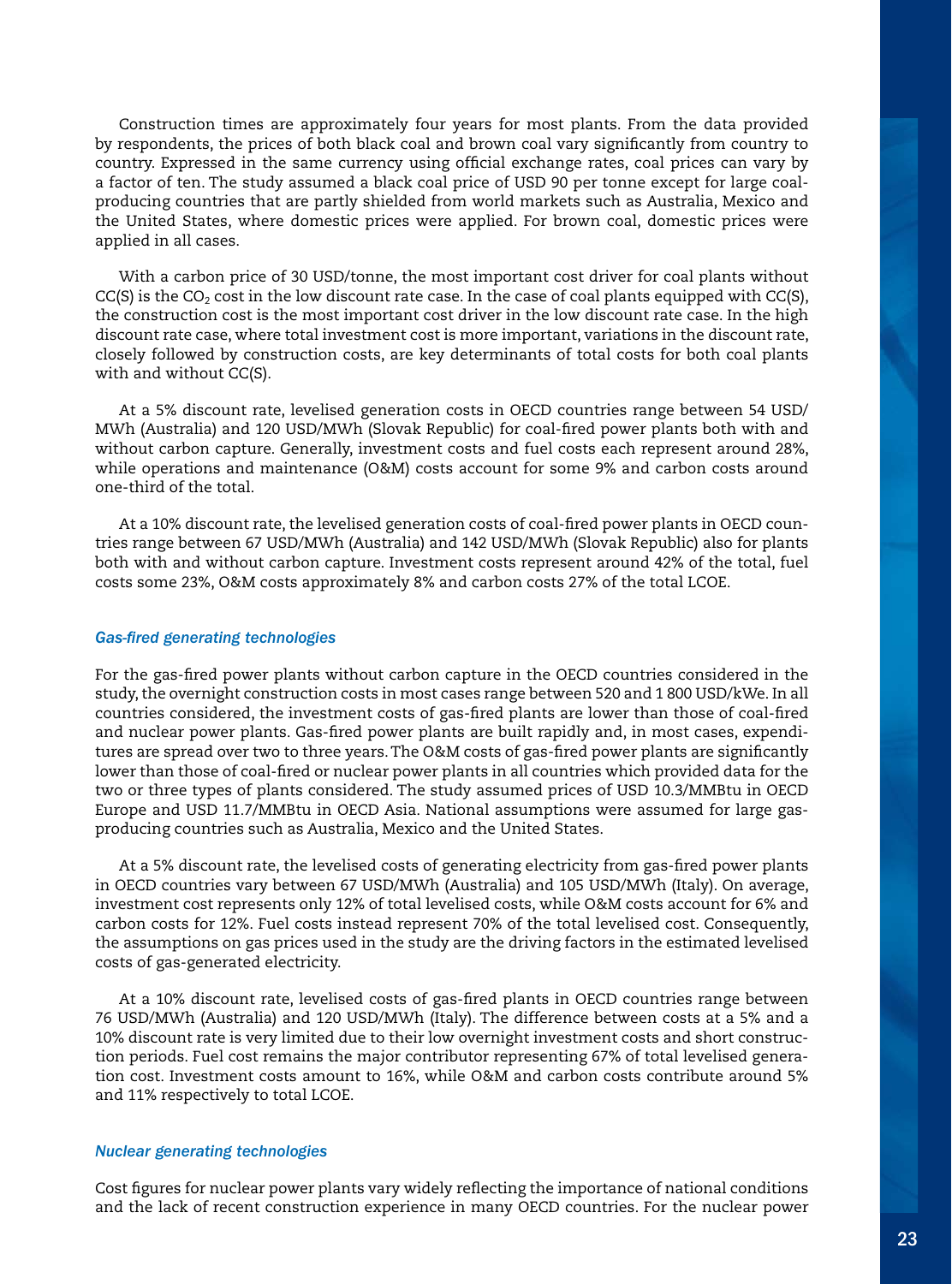plants in the study, the overnight construction costs vary between 1 600 and 5 900 USD/kWe with a median value of 4 100 USD/kWe. The study considered different Generation III technologies including the EPR, other advanced pressurised water reactor designs as well as advanced boiling water reactor designs.

At a 5% discount rate, the levelised costs of nuclear electricity generation in OECD countries range between 29 USD/MWh (Korea) and 82 USD/MWh (Hungary). Investment costs represent by far the largest share of total levelised costs, around 60% on average, while O&M costs represent around 24% and fuel cycle costs around 16%. These figures include costs for refurbishment, waste treatment and decommissioning after a 60-year lifetime.

At a 10% discount rate, the levelised costs of nuclear electricity generation in OECD countries are in the range of 42 USD/MWh (Korea) and 137 USD/MWh (Switzerland). The share of investment in total levelised generation cost is around 75% while the other cost elements, O&M costs and fuel cycle costs, represent 15% and 9% respectively. Again, these figures include costs for refurbishment, waste treatment and decommissioning after a 60-year lifetime.

#### *Renewable generating technologies*

For onshore wind power plants, the specific overnight construction costs are in the range of 1 900 to 3 700 USD/kWe. The expense schedules reported indicate a construction period between one to two years in the majority of cases. As with all other technologies, the costs calculated and presented in this report for wind power plants are plant-level costs. They therefore do not include specific costs associated with the integration of wind or other intermittent renewable energy sources into most existing electric systems and, in particular, the need for backup power capacities to compensate for the variability and limited predictability of their production.

The levelised costs of electricity produced with onshore wind and solar PV technologies exhibit a very high sensitivity to the load factor variation, and to a lesser extent to the construction cost, at any discount rate. In contrast with nuclear and thermal plants with a generic load factor of 85%, plant-specific load factors were used for renewable energy sources. For variable renewable sources such as wind, the availability of the plant is in fact an important driving factor for the levelised cost of generating electricity. The reported load factors of wind power plants range between 21% and 41% for onshore plants, and between 34% and 43% for offshore plants except in one case.

At a 5% discount rate, levelised generation costs for onshore wind power plants in OECD countries considered in the study range between 48 USD/MWh (United States) and 163 USD/MWh (Switzerland), and from 101 USD/MWh (United States) to 188 USD/MWh (Belgium) for offshore wind. The share of investment costs is 77% for onshore wind turbines and 73% for offshore wind turbines.

At a 10% discount rate, the levelised costs of wind-generated electricity in OECD countries range between 70 USD/MWh (United States) and more than 234 USD/MWh (Switzerland). For offshore wind turbines the costs range from 146 USD/MWh (United States) to 261 USD/MWh (Belgium). The share of investment costs is 87% for onshore wind turbines and 80% for offshore wind turbines. For the latter, the difficult conditions of the marine environment imply a higher share of the costs for operations and maintenance.

For solar photovoltaic plants, the load factors reported vary from 10% to 25%. At the higher load factor, the levelised costs of solar-generated electricity are reaching around 215 USD/MWh at a 5% discount rate and 333 USD/MWh at a 10% discount rate. With the lower load factors, the levelised costs of solar-generated electricity are around 600 USD/MWh.